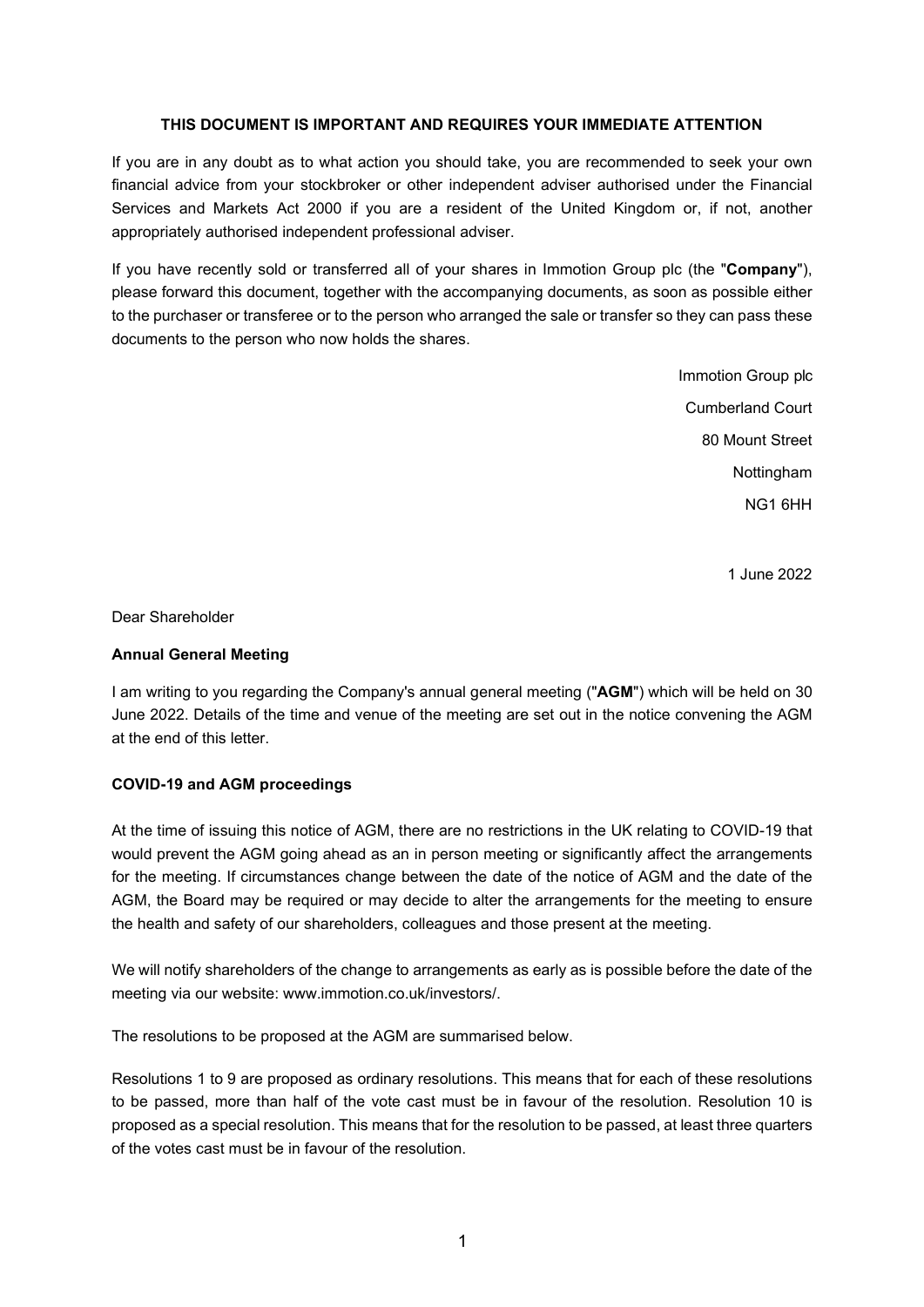### Resolution 1: Report and Accounts

The directors of the Company (the "Directors") must present their report and the annual accounts to the meeting. This gives shareholders the opportunity to ask questions on the content before voting on the resolution. The report and accounts for the year ended 31 December 2021 are available for download on the Company's website at www.immotion.co.uk/investors.

## Resolutions 2, 3, 4, 5 and 6: Appointment of Director

Martin James Higginson, David Marks, Rodney David Findley, Nicholas Lee and Sir Robin Miller were appointed as directors at the annual general meeting held in June 2019 (each a "Retiring Director"). Consequently, it is proposed that in accordance with Article 77 of the current articles of association of the Company (the "Articles"), each Retiring Director retires as a director and is to be subsequently reelected as a director by ordinary resolution of the shareholders.

### Resolution 7: Reappointment of Auditors

An ordinary resolution will be proposed to reappoint Haysmacintyre LLP as the Company's auditors to hold office from the conclusion of the AGM until the conclusion of the next general meeting at which accounts are laid before the members of the Company. This is recommended by the Audit Committee.

### Resolution 8: Remuneration of the Auditors

An ordinary resolution will be proposed to authorise the Directors to determine the remuneration payable to the auditors.

#### Resolution 9: Directors' Authority to Allot Shares

This ordinary resolution seeks shareholder approval for the Directors to be authorised to allot shares. Under the provisions of section 551 of the Companies Act 2006 (the "Act"), the Directors are not permitted to allot shares unless authorised to do so by the shareholders. The Act provides for such authority to be granted either by the Company in general meeting or by the Articles and, in both cases, such authority must be renewed every five years. Notwithstanding the statutory provisions, in accordance with institutional best practice, it is the present intention of the Directors to seek a similar authority each year.

The Directors seek authority to allot shares in the capital of the Company up to a maximum nominal amount of £55,555.59 (representing 33.33 per cent. of the issued share capital as at the date of this document). This will facilitate the raising of further funds should it be needed by the Company for either working capital, general, or capital expenditure purposes. This power will last until the conclusion of the next annual general meeting of the Company.

#### Resolution 10: Directors' Power to Dis-apply Pre-emption Rights

This special resolution supplements the Directors' authority to allot shares in the Company proposed by resolution 9.

Section 561 of the Act requires a company proposing to allot equity securities (which includes selling shares held in treasury) to offer them first to existing shareholders in proportion to their existing shareholdings. Equity securities include ordinary shares, but do not include shares issued under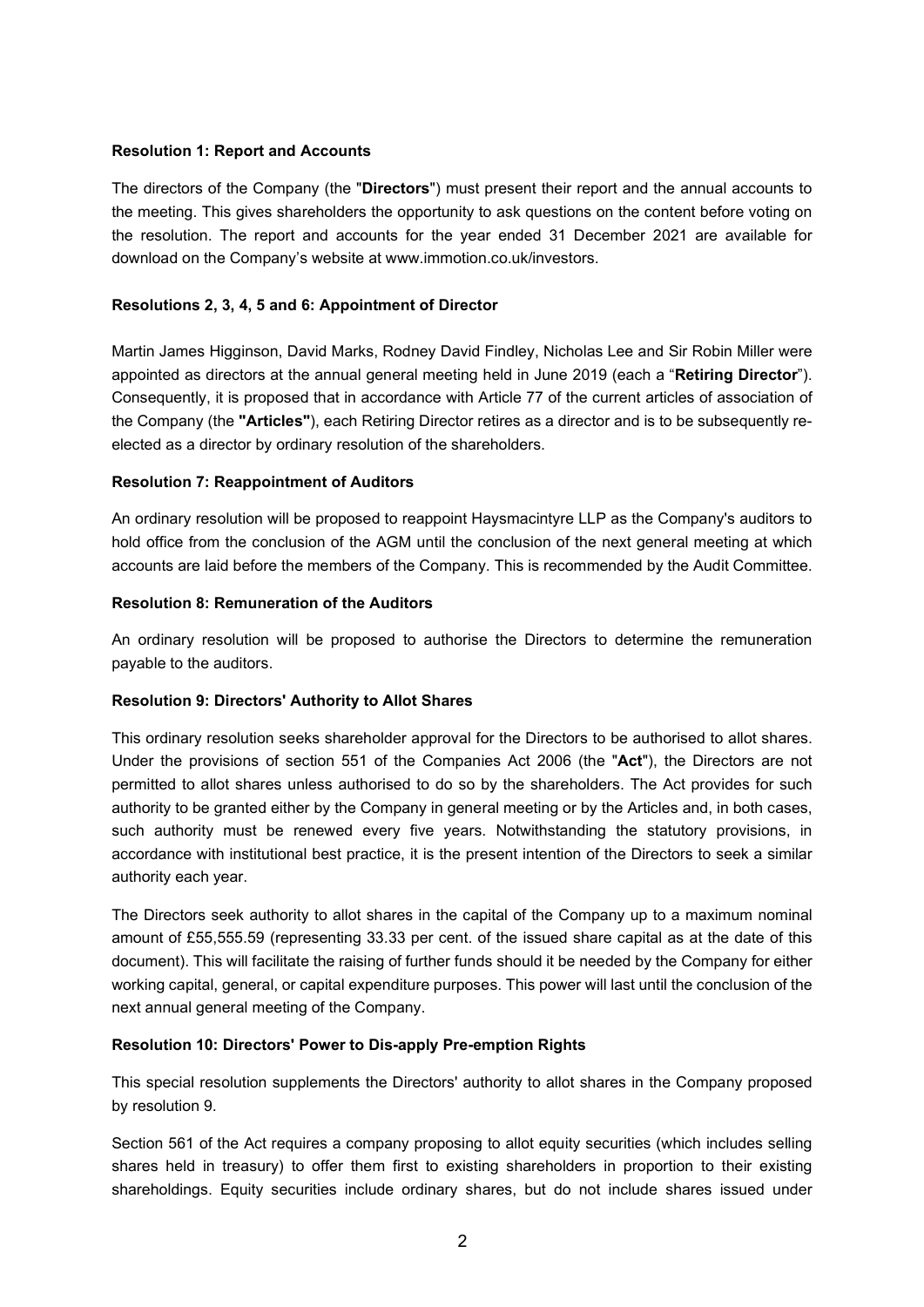employee share schemes. If resolution 9 is passed, the requirement imposed by section 561 of the Act will not apply to allotments by the Directors in two cases:

- 1. in connection with a rights (or similar) issue, where strict application of the principle in section 561 of the Act could (for example) either result in fractional entitlements to shares arising or require the issue of shares where this would be impractical because of local, legal or regulatory requirements in any given overseas jurisdiction; and
- 2. allotments of shares for cash up to a total nominal value of £16,666.68 (representing 10 per cent. of the issued share capital as at the date of this document).

This authority will expire at the conclusion of the next annual general meeting except in so far as commitments to allot shares have been entered into before that date. It is the present intention of the Directors to seek a similar authority annually.

The Directors believe that this resolution together with resolution 9 will provide the Company with flexibility to take advantage of business opportunities that may arise.

### Action to be taken

Please refer to the notes to the notice of the meeting appended to this letter.

If you do not attend the AGM in person, you are strongly encouraged to complete the accompanying form of proxy ("Form of Proxy") and return it in accordance with the instructions printed thereon as soon as possible, but in any event so as to be received by post or, during normal business hours only, by hand, at Neville Registrars Limited, Neville House, Steelpark Road, Halesowen, B62 8HD, by no later than 2pm on 28 June 2022 (or, in the case of an adjournment of the AGM, not later than 48 hours before the time fixed for the holding of the adjourned meeting (excluding any part of a day that is not a Business Day)).

If you hold your ordinary shares in the Company in uncertificated form (that is, in CREST) you may vote using the CREST Proxy Voting service in accordance with the procedures set out in the CREST Manual (please also refer to the accompanying notes to the notice of the AGM set out at the end of this letter). Proxies submitted via CREST must be received by the Company's agent (CREST ID: 7RA11) by no later than 2pm on 28 June 2022 (or, in the case of an adjournment, not later than 48 hours before the time fixed for the holding of the adjourned meeting (excluding any part of a day that is not a Business Day)).

Alternatively, shareholders can submit their vote electronically at www.sharegateway.co.uk by completing the authentication requirements on the website so as to be received by 2pm on 28 June 2022 (or, in the case of an adjournment, not later than 48 hours before the time fixed for the holding of the adjourned meeting (excluding any part of a day that is not a Business Day)). Shareholders will need to use their personal proxy registration code, which is printed on the Form of Proxy, to validate the submission of their proxy online.

Yours faithfully

Sir Robin William Miller Non-Executive Chairman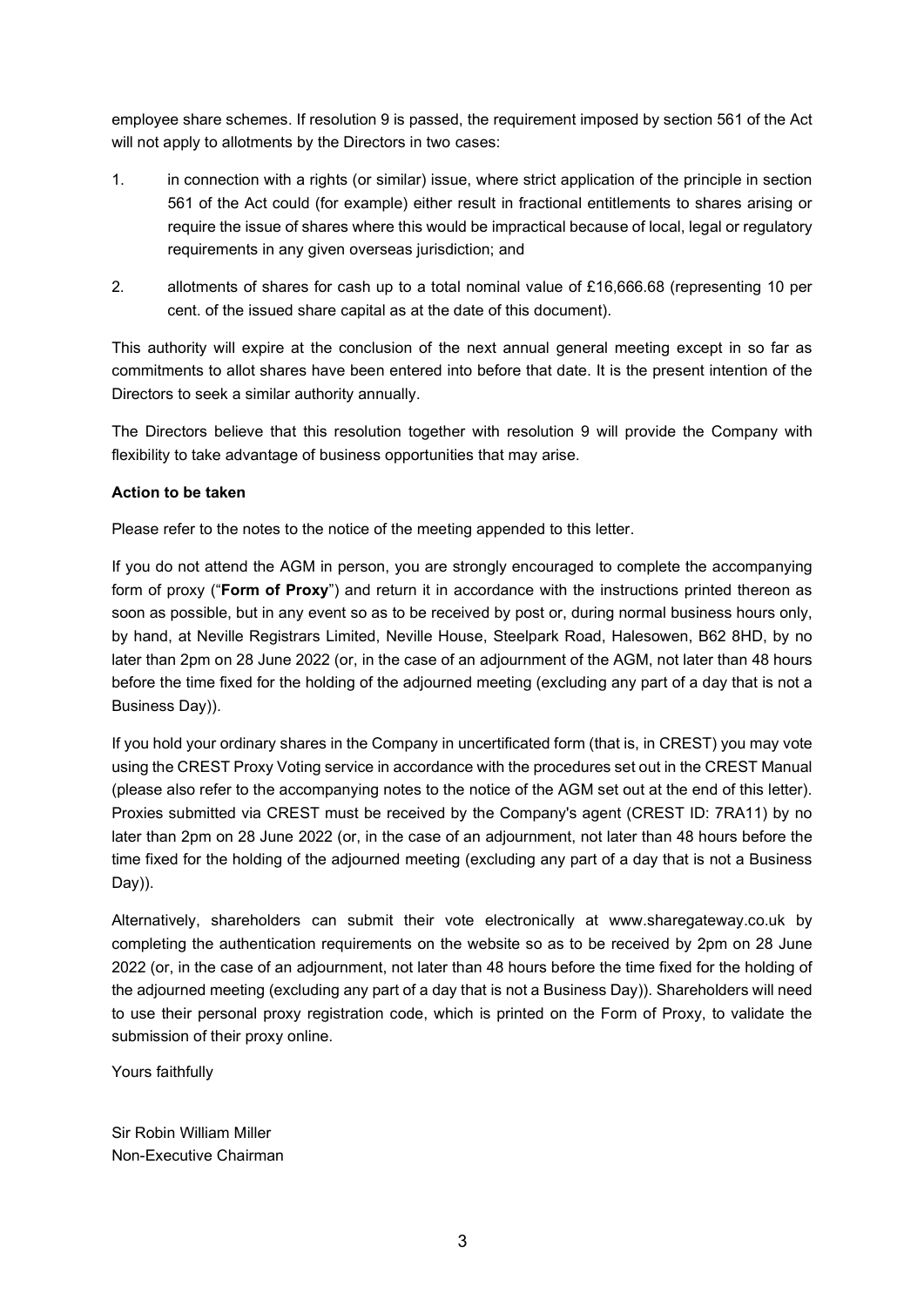### IMMOTION GROUP PLC

(Incorporated in England and Wales, number 10964782)

Notice is hereby given that the annual general meeting of Immotion Group plc (the "Company") will be held at St James Room 1, 116 Pall Mall, St James's, London SW1Y 5ED at 2pm on 30 June 2022 to consider and, if thought fit, pass the following resolutions as ordinary resolutions other than resolution 10 which will be proposed as a special resolution.

#### Ordinary Business

- 1. To receive the Company's accounts for the financial year ended 31 December 2021 together with the directors' report and the auditors' report thereon.
- 2. To re-elect Rodney David Findley as a director of the Company ("Director").
- 3. To re-elect Martin James Higginson as a Director.
- 4. To re-elect David Marks as a Director.
- 5. To re-elect Nicholas Lee as a Director.
- 6. To re-elect Sir Robin Miller as a Director.
- 7. To reappoint Haysmacintyre LLP as the auditors of the Company.
- 8. To authorise the Directors to agree the remuneration of the auditors of the Company.
- 9. That the Directors be generally and unconditionally authorised for the purpose of section 551 of the Companies Act 2006 (the "Act") to exercise all the powers of the Company to allot or grant rights to subscribe for or to convert any security into shares in the Company up to an aggregate nominal amount of £55,555.59 provided that:
	- 9.1 (except as provided in paragraph 9.2 below) this authority shall expire on the date of the next annual general meeting of the Company; and
	- 9.2 the Company may before such expiry make an offer or agreement which would or might require shares or equity securities, as the case may be, to be allotted or such rights granted after such expiry and the Directors may allot shares or equity securities or grant such rights, as the case may be, in pursuance of such offer or agreement notwithstanding that the authority conferred by this resolution has expired.

All unexercised authorities previously granted to the Directors to allot shares or to grant rights to subscribe for or to convert any security into shares be and are hereby revoked.

#### Special Business

10. That, subject to the passing of resolution 9 above, the Directors, pursuant to the general authority conferred on them, be empowered pursuant to section 570 of the Act to allot for cash, either pursuant to the authority so conferred or where the equity securities are held by the Company as treasury shares (within the meaning of section 724(5) of the Act), equity securities (within the meaning of section 560 of the Act) as if section 561 of the Act did not apply to any such allotment provided that this power shall be limited to the allotment of equity securities: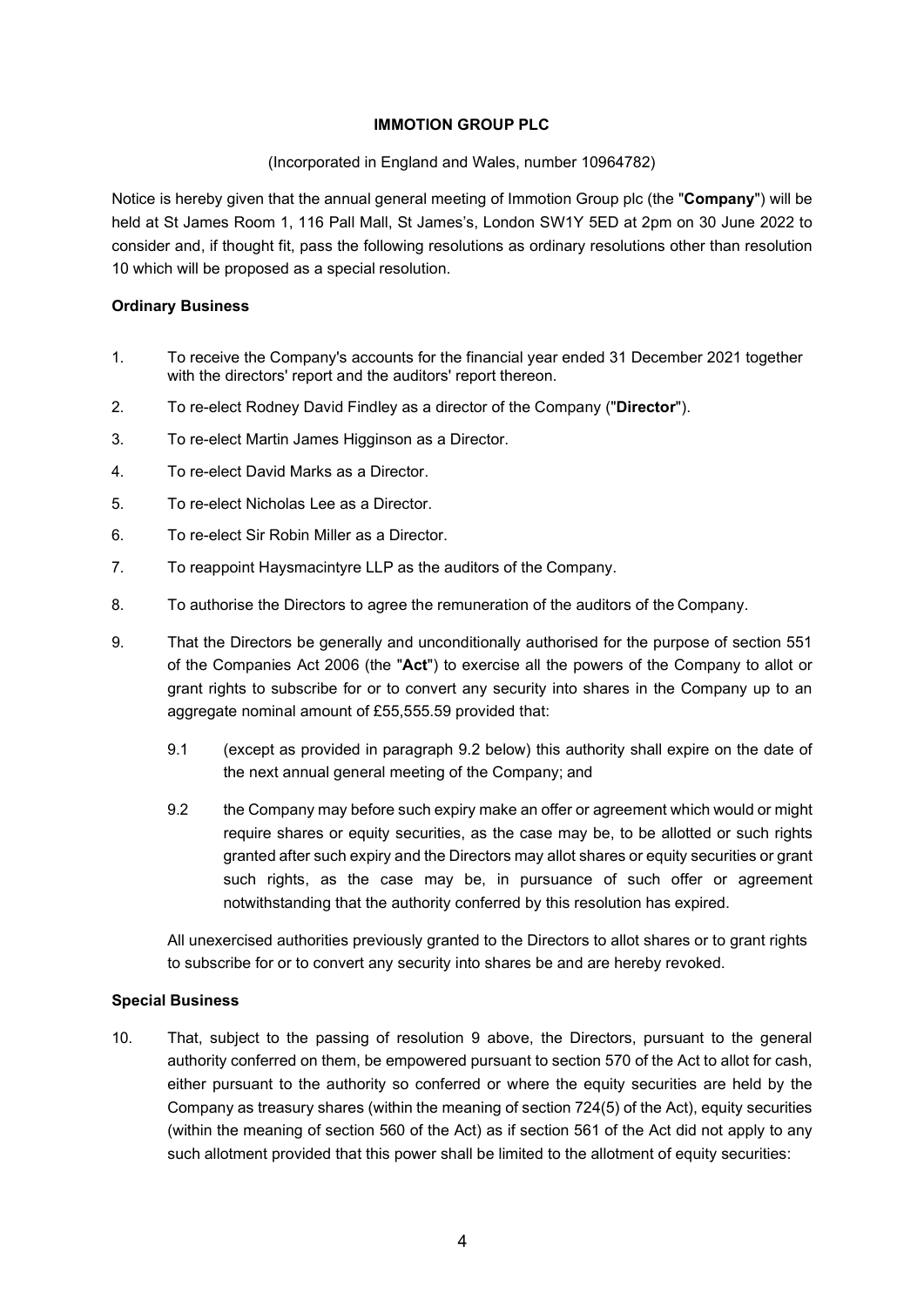- 10.1 made in connection with an offer of securities, open for acceptance for a fixed period, by the Directors to holders of ordinary shares of the Company on the register on a fixed record date in proportion (as nearly as may be) to their then holdings of such shares (but subject to such exclusions or other arrangements as the Directors may deem necessary or expedient to deal with treasury shares or any legal or practical problems under the laws or requirements of any recognised regulatory body or any stock exchange in any overseas territory or in connection with fractional entitlements) or by virtue of shares being represented by depositary receipts or any other matter whatsoever; and/or
- 10.2 wholly for cash (otherwise than pursuant to paragraph 10.1 above) up to an aggregate nominal value of £16,666.68.

and shall expire on the conclusion of the next annual general meeting of the Company but the Company may before such expiry make an offer or agreement which would or might require equity securities to be allotted after such expiry and the Directors may allot equity securities pursuant to such an offer or agreement notwithstanding that the power conferred by this resolution has expired.

All unexercised authorities previously granted to the Directors under section 570 of the Act are hereby revoked.

1 June 2022

By order of the board

Registered office Immotion Group plc Cumberland Court 80 Mount Street Nottingham NG1 6HH

Daniel Frederick Greenfield Wortley Company Secretary

Registered in England and Wales, number 10964782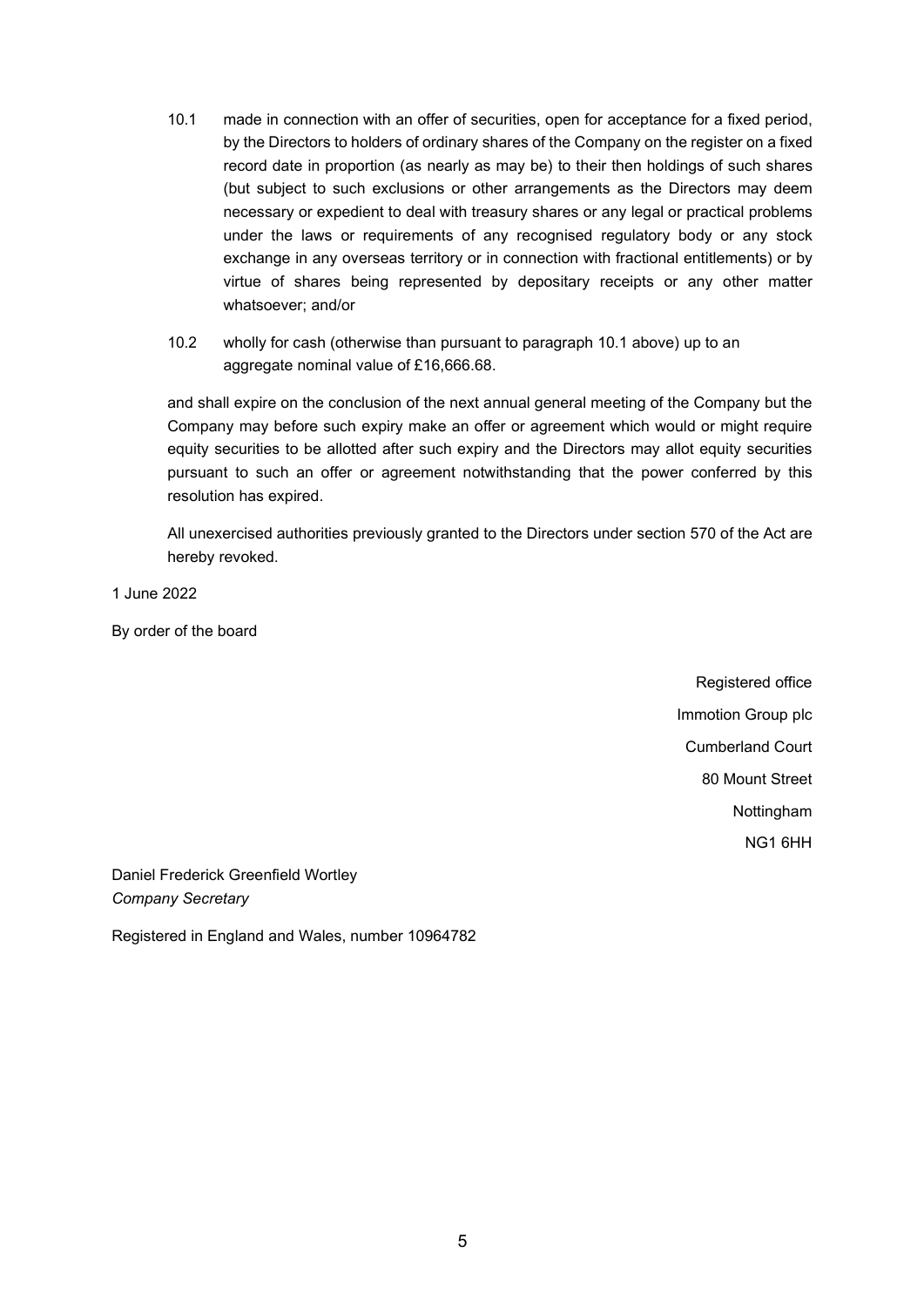#### **Notes**

The following notes explain your rights to attend and vote at this meeting or to appoint someone else to vote on your behalf.

- 1. Members are entitled to appoint a proxy to exercise all or any of their rights to attend and to speak and vote on their behalf at the meeting and at any adjournment of it. A member may appoint more than one proxy in relation to the meeting provided that each proxy is appointed to exercise the rights attached to a different share or shares held by that member. If a proxy appointment is submitted without indicating how the proxy should vote on any resolution, the proxy will exercise his discretion as to whether and, if so, how he/she votes.
- 2. A proxy need not be a member of the Company. However, members are encouraged to appoint the chairman of the meeting as their proxy. A proxy form which may be used to make such appointment and give proxy instructions accompanies this notice. If you do not have a proxy form and believe that you should have one, or if you require additional forms, please contact Neville Registrars Limited at Neville House, Steelpark Road, Halesowen, B62 8HD. Members may also appoint a proxy through the CREST electronic proxy appointment service as described in note 9 below.
- 3. To be valid any proxy form or other instrument appointing a proxy must be received by post or (during normal business hours only) by hand by Neville Registrars Limited at Neville Registrars Limited, Neville House, Steelpark Road, Halesowen, B62 8HD no later than 2pm on 28 June 2022 (or, in the event of any adjournment, no later than 48 hours before the time of the adjourned meeting (weekends and public holidays excluded)), together with, if appropriate, the power of attorney or other authority (if any) under which it is signed or a duly certified copy of that power or authority.
- 4. The return of a completed proxy form, other such instrument or any CREST proxy instruction (as described in note 9(a) below) will not prevent a member attending the meeting and voting in person if he/she wishes to do so.
- 5. A vote withheld option is provided on the form of proxy to enable you to instruct your proxy not to vote on any particular resolution, however, it should be noted that a vote withheld in this way is not a 'vote' in law and will not be counted in the calculation of the proportion of the votes 'for' and 'against' a resolution.
- 6. To be entitled to attend and vote at the meeting (and for the purpose of the determination by the company of the votes they may cast), members must be registered in the register of members of the Company by 2pm on 28 June 2022 (or, in the event of any adjournment, no later than 48 hours before the time of the adjourned meeting (weekends and public holidays excluded)). Changes to the register of members after the relevant deadline shall be disregarded in determining the rights of any person to attend and vote at the meeting.
- 7. In the case of joint holders, where more than one of the joint holders purports to appoint a proxy, only the appointment submitted by the most senior holder will be accepted. Seniority is determined by the order in which the names of the joint holders appear in the Company's register of members in respect of the joint holding (the first-named being the most senior).
- 8. If a member submits more than one valid proxy appointment, the appointment received last before the latest time for the receipt of proxies will take precedence.
- 9. CREST members who wish to appoint a proxy or proxies through the CREST electronic proxy appointment service may do so for this meeting by using the procedures described in the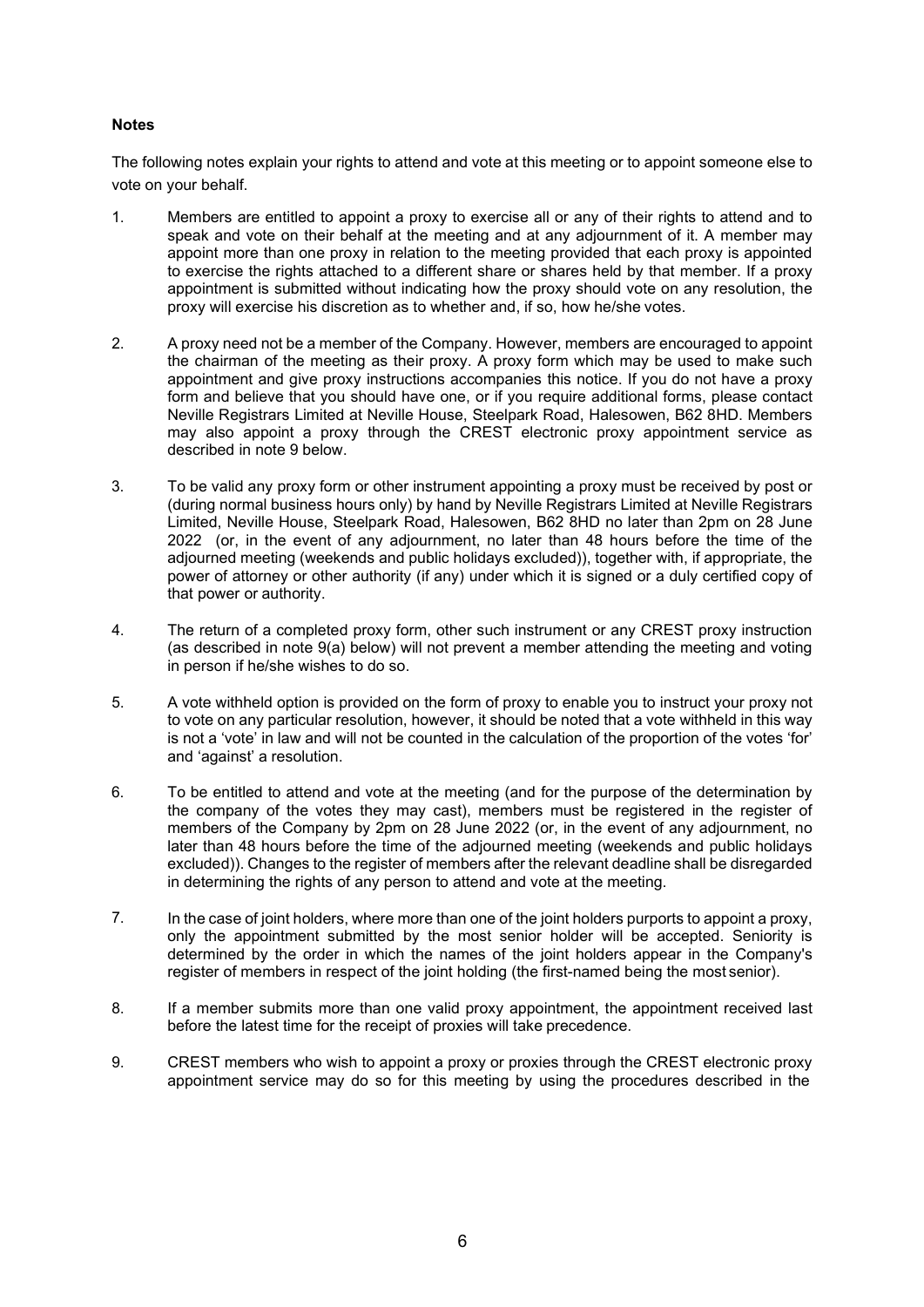CREST manual. CREST personal members or other CREST sponsored members, and those CREST members who have appointed a voting service provider(s), should refer to their CREST sponsor or voting service provider(s), who will be able to take the appropriate action on their behalf. You may appoint a proxy by completing and transmitting a CREST Proxy Instruction to the Registrars (Crest Participant ID: 7RA11) so that it is received no later than 2pm on 28 June 2022. Please note the following:

- (a) in order for a proxy appointment or instruction made using the CREST service to be valid, the appropriate CREST message (a "CREST proxy instruction") must be properly authenticated in accordance with Euroclear UK & Ireland Limited's specifications and must contain the information required for such instructions, as described in the CREST manual. The message, regardless of whether it constitutes the appointment of a proxy or is an amendment to the instruction given to a previously appointed proxy must, in order to be valid, be transmitted so as to be received by the issuer's agent by the latest time(s) for receipt of proxy appointments specified in this notice. For this purpose, the time of receipt will be taken to be the time (as determined by the timestamp applied to the message by the CREST application host) from which the issuer's agent is able to retrieve the message by enquiry to CREST in the manner prescribed by CREST. After this time any change of instructions to proxies appointed through CREST should be communicated to the appointee through other means;
- (b) CREST members and, where applicable, their CREST sponsors or voting service providers should note that Euroclear UK & Ireland Limited does not make available special procedures in CREST for any particular messages. Normal system timings and limitations will therefore apply in relation to the input of CREST proxy instructions. It is the responsibility of the CREST member concerned to take (or, if the CREST member is a CREST personal member or sponsored member or has appointed a voting service provider(s), to procure that his CREST sponsor or voting service provider(s) take(s)) such action as shall be necessary to ensure that a message is transmitted by means of the CREST system by any particular time. In this connection, CREST members and, where applicable, their CREST sponsors or voting service providers are referred in particular to those sections of the CREST manual concerning practical limitations of the CREST system and timings; and
- (c) the Company may treat as invalid a CREST proxy instruction in the circumstances set out in regulation 35(5)(a) of the Uncertificated Securities Regulations 2001.
- 10. Shareholders can submit their vote electronically at www.sharegateway.co.uk by completing the authentication requirements on the website so as to be received by 2pm on 28 June 2022 (or, in the case of an adjournment, not later than 48 hours before the time fixed for the holding of the adjourned meeting (excluding any part of a day that is not a business day)). Shareholders will need to use their personal proxy registration code (Activity Code), which is printed on the form of proxy, to validate the submission of their proxy online.
- 11. As at the close of business on the date immediately preceding this notice, the Company's issued share capital comprised 415,538,083 ordinary shares. Each ordinary share carries the right to vote at the meeting and, therefore, the total number of voting rights in the Company as at close of business on the date immediately preceding this notice is 415,538,083.
- 12. Any corporation which is a member can appoint one or more corporate representatives who may exercise on its behalf all of its powers as a member provided that they do not do so in relation to the same shares.
- 13. In order to revoke a proxy instruction you will need to inform the Company by sending a signed hard copy notice clearly stating your intention to revoke your proxy appointment to the Company's registrars. In the case of a member which is a company, the revocation notice must be executed in accordance with note 12 above. Any power of attorney or any other authority under which the revocation notice is signed (or a duly certified copy of such power or authority) must be included with the revocation notice and must be received by the Company's registrars not less than 48 hours (excluding any part of a day that is not a business day) before the time fixed for the holding of the meeting or any adjourned meeting (or in the case of a poll before the